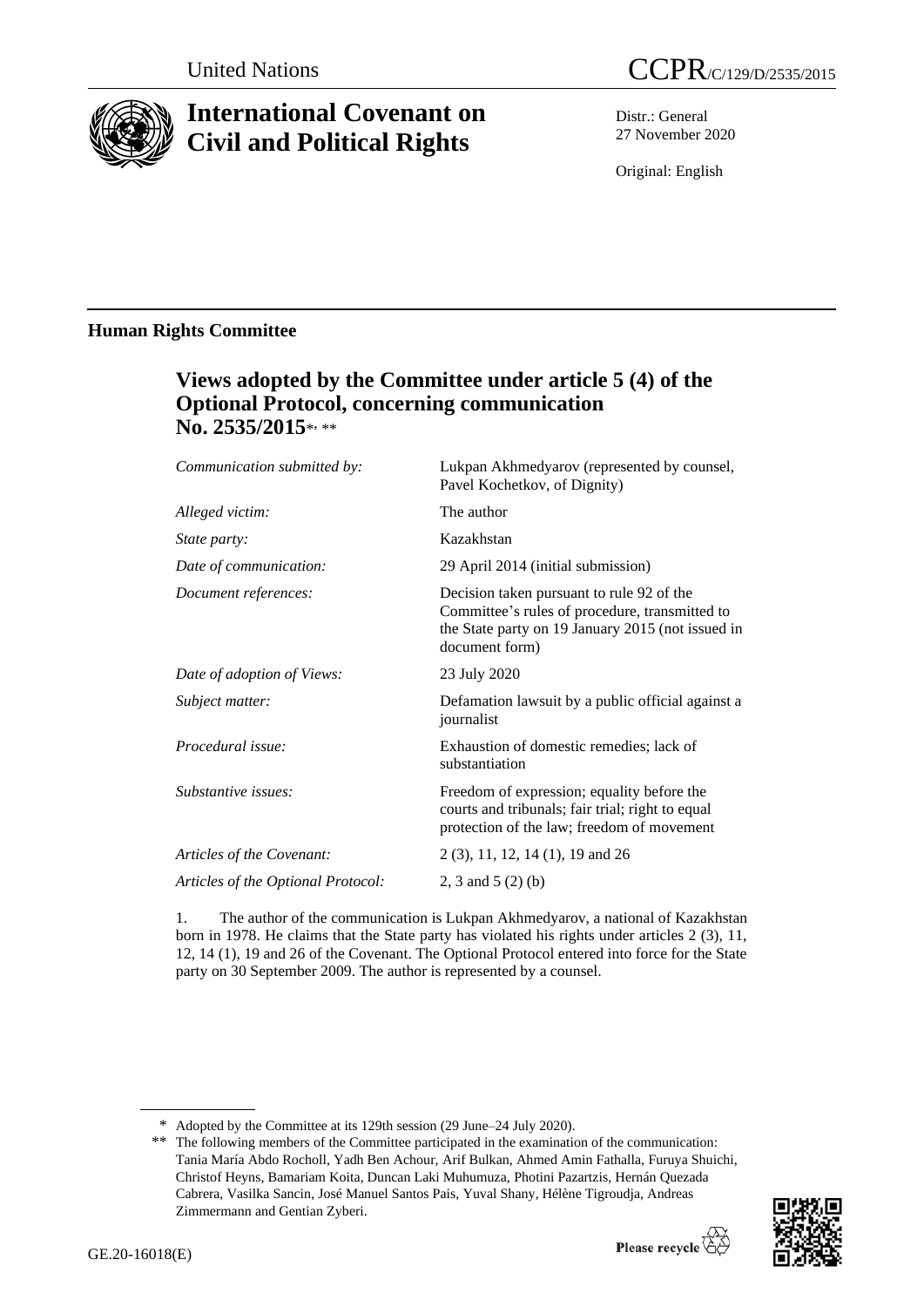#### **Facts as submitted by the author**

2.1 The author is a journalist and a human rights activist.<sup>1</sup> At the time of the events, he worked for the *Uralskaya Nedelya* newspaper, which was owned by Journalistskaya initiativa.

2.2 On 2 February 2012, the author published an article about the family ties of several public officials serving in local executive bodies. The article contained the following extract about Mr. I.: "Marriages are contracted in heaven but their benefits are quite mundane. The proof is the career growth of Mr. I., a former physical education teacher and currently chief of the regional Department of Internal Affairs. In addition to his personal qualities, the main ideologist of the region has family ties to Mr. T., the country's former Prime Minister."<sup>2</sup> In an illustration accompanying the article, photographs of the public officials mentioned in the article were depicted as playing cards, symbolizing the clannishness of the authorities.

2.3 As a result of that and other articles, the author and *Uralskaya Nedelya* faced several defamation lawsuits brought by large oil and gas companies, the Department of Internal Affairs of Zapadno-Kazakhstanskaya region, and high-ranking public officials. The author was attacked in newspapers. His wife was subjected to pressure at her workplace and was told that her husband's activities could affect her. Officers of the National Security Committee visited the *Uralskaya Nedelya* office and requested that the author be fired. On 7 March 2012, the author was stopped by the police three times in one day.<sup>3</sup>

2.4 On 19 April 2012, the author survived an assassination attempt. He was shot with an air pistol and stabbed eight times with a knife in the chest and near the heart. The author believes that the attack was revenge for his articles and for organizing protest meetings. He was in intensive care before being released from hospital on 2 May 2012. The investigation into the attack examined several possible motives, including the implication of government authorities and revenge by people about whom the author had written.

2.5 On 24 April 2012, while the author was still hospitalized, Uralsk City Court No. 2 started hearing a defamation case brought against him and Journalistskaya initiativa by Mr. I. in relation to the article published on 2 February 2012.

2.6 In a hearing on 27 April 2012, Mr. I. confirmed before the presiding judge that the country's former Prime Minister was one of his relatives.<sup>4</sup> He acknowledged that fact in the presence of the public and the media. On 19 July 2012 at 5 p.m., another judge was appointed to replace the presiding judge, allegedly due to a deterioration in the state of health of the presiding judge. The following day, the court partially accepted Mr. I.'s arguments, finding that the contested extract of the article published by the author contained false information and damaged Mr. I.'s professional reputation and that the depiction of his image as a playing card hurt his dignity. The court ruled that the author had violated article 65 of the Code of Civil Procedure by failing to provide evidence of Mr. I.'s family ties to the former Prime Minister, because the author refused to disclose the name of the person who had informed him about the ties.<sup>5</sup> The court ordered that the author and Journalistskaya initiativa publish a formal apology in *Uralskaya Nedelya* within 10 days of the judgment becoming final, with a circulation of 17,600 copies. The apology was to be typed in the same font as the author's article and to occupy 10 cm² on page 5 of the newspaper. The defendants were also ordered to jointly pay 5 million tenge (approximately \$33,000) as compensation for the moral damage caused to Mr. I. and 30,000 tenge (around \$200) as compensation for moral damage caused by the unlawful use of his image. A court fee of 1,618 tenge (around \$11) was imposed on each defendant.<sup>6</sup>

2.7 On 2 October 2012, the appellate judicial panel on civil and administrative affairs of Zapadno-Kazakhstansky Regional Court rejected the appeals of the author and of Journalistskaya initiativa against that decision. On 6 December 2012, the cassation judicial

<sup>&</sup>lt;sup>1</sup> The author holds the Peter Mackler Award for Courageous and Ethical Journalism from Reporters Without Boarders.

<sup>2</sup> Names omitted.

<sup>&</sup>lt;sup>3</sup> The author believes that was connected to his application to organize a protest meeting.

<sup>4</sup> Reference is made to the minutes of the hearing held on 27 April 2012, which were not enclosed with the communication.

<sup>5</sup> While the author disclosed to the court the public agency where his source worked, he refused to provide the source's name.

<sup>6</sup> According to the exchange rate of 20 July 2012.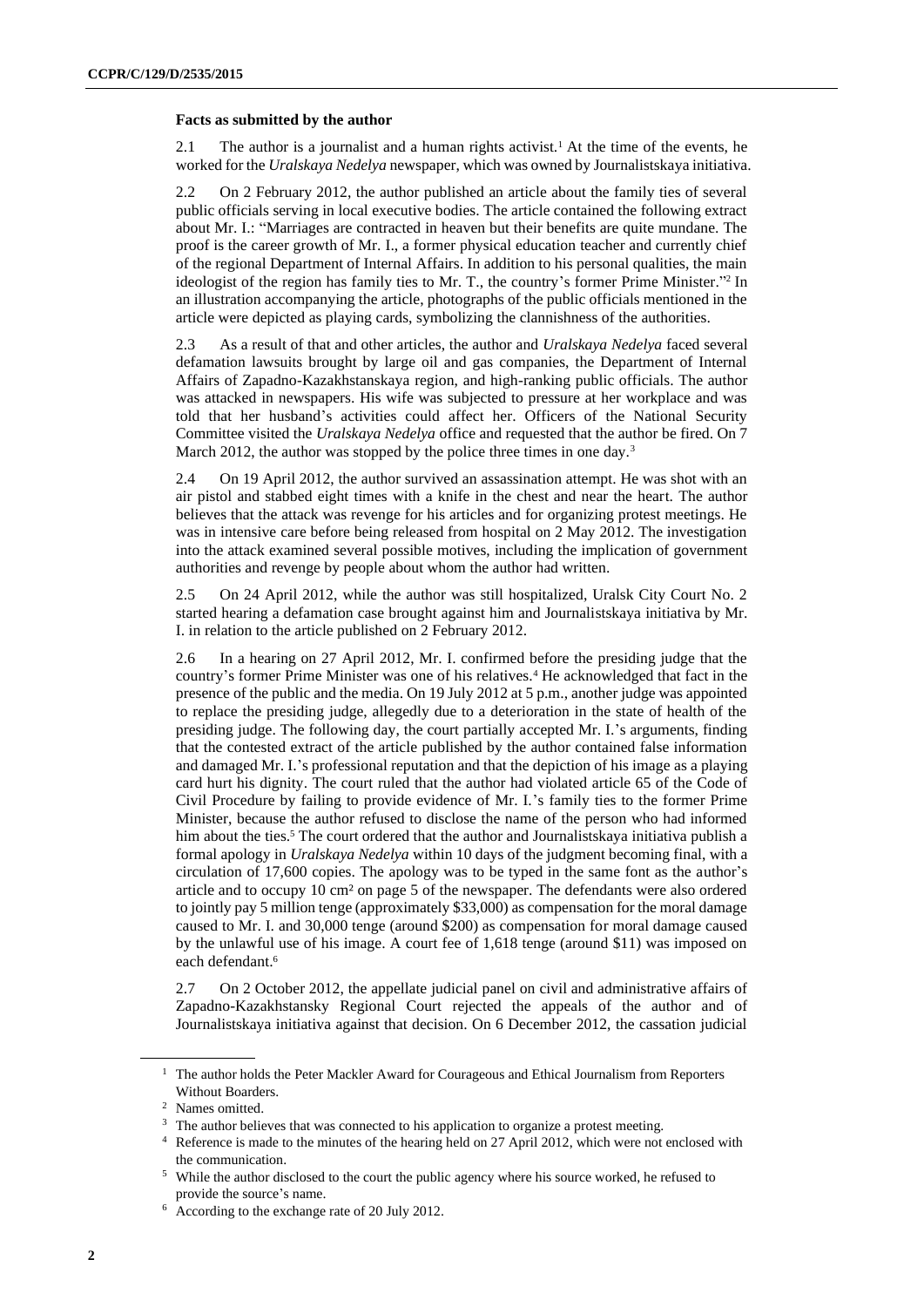panel of Zapadno-Kazakhstansky Regional Court partially quashed the first and second instance judgments with regard to the obligation to publish a formal apology. On 28 February 2013, the Supreme Court refused to initiate a supervisory judicial review. In a letter dated 9 July 2013, the author requested the Prosecutor General of Kazakhstan to lodge a prosecutorial protest against the judicial decisions. In a letter dated 6 August 2013, the chief of the Department of Litigating Parties' Appeals and Prosecutorial Petitions replied that it transpired from the author's application that, unlike Journalistskaya initiativa, he had not requested a supervisory judicial review from the Supreme Court. The author was advised to appeal to the Prosecutor General's Office after exercising his right to bring an application before the Supreme Court.<sup>7</sup> The author believes that he has exhausted domestic remedies because he is no longer able to appeal against the judgments on his own.

# **Complaint**

3.1 The author claims that the State party violated his rights under article 19 of the Covenant by punishing him for expressing his opinion and for exercising his freedom to seek, receive and impart information and ideas of all kinds.

3.2 The author claims a violation of his right to a fair and public hearing by a competent, independent and impartial tribunal under article 14 (1) of the Covenant, and of his right to equal protection of the law under article 26 of the Covenant. He submits that domestic jurisdictions disregarded the adversarial principle and the principle of equality of arms and did not take into account his arguments and relevant provisions of international law.

3.3 The author claims that the decision of the first instance court was adopted with grave violations of substantive and procedural law, did not reflect the facts of the case, was politically motivated and had "elements of corruption". The new judge who was appointed on 19 July 2012 took one hour to hear the case and announced the verdict an hour after the hearing, disregarding the provisions of chapter 16 of the Code of Civil Procedure. The court violated the rights of the author's legal representative under article 47 of the Code of Civil Procedure and breached article 170 of the same Code by dismissing his motions to adjourn the hearing due to the change in judge. The court violated the principle of equality of arms by visibly favouring the claimant's position. It did not examine the material in the case file that indicated that Mr. I. had recognized his family ties to the former Prime Minister. Instead, the Court reached the deliberately false conclusion that Mr. I.'s ties to the former Prime Minister had not been established. The court stated, with reference to articles 141.3 and 143.1 of the Civil Code, that the author had to adduce evidence of the veracity of the imparted information. However, according to article 141.3, an individual who seeks judicial protection of his or her non-property rights has to prove their violation.

3.4 Whereas the case file contained two language expert assessments, the court took into account only one of them, without providing an explanation for its selective approach and despite the fact that the author's representative had repeatedly contested the legality of the selective assessment and had requested that another expert assessment be conducted instead. The contested assessment, conducted on 18 June 2012 by the Astana City Regional Forensic Research and Development Laboratory, referred to non-existent guidelines of the Ministry of Justice.<sup>8</sup> Instead of replying to the exhaustive list of questions drawn up by the court, the expert reformulated the questions, thereby contradicting articles 6, 18.1 (5) and 19 (2), (3) and (4) of the law on judicial expertise in Kazakhstan of 20 January 2010 and article 92, paragraphs 1 and 2, of the Code of Civil Procedure. By rejecting the author's request for another expert assessment, the court disregarded article 91.7 of the Code of Civil Procedure, according to which the court determines the exhaustive list of questions for the expert. The Court also did not take into account the provisions of paragraphs 4 and 8 of Supreme Court resolution No. 14 of 22 December 1989 on expertise in civil proceedings, according to which the court should order another expert assessment if an expert assessment is recognized as being illegal or unsubstantiated.

<sup>7</sup> Whereas the judgment of the Supreme Court refers only to an appeal for supervisory judicial review by Journalistskaya initiativa, the case file contains two appeals to the Supreme Court, dated 21 December 2012, one signed by the author and the other signed by the director of Journalistskaya initiativa.

<sup>8</sup> The author states that the only document with a similar name available in the database of national legislation was no longer valid at the time the assessment was conducted.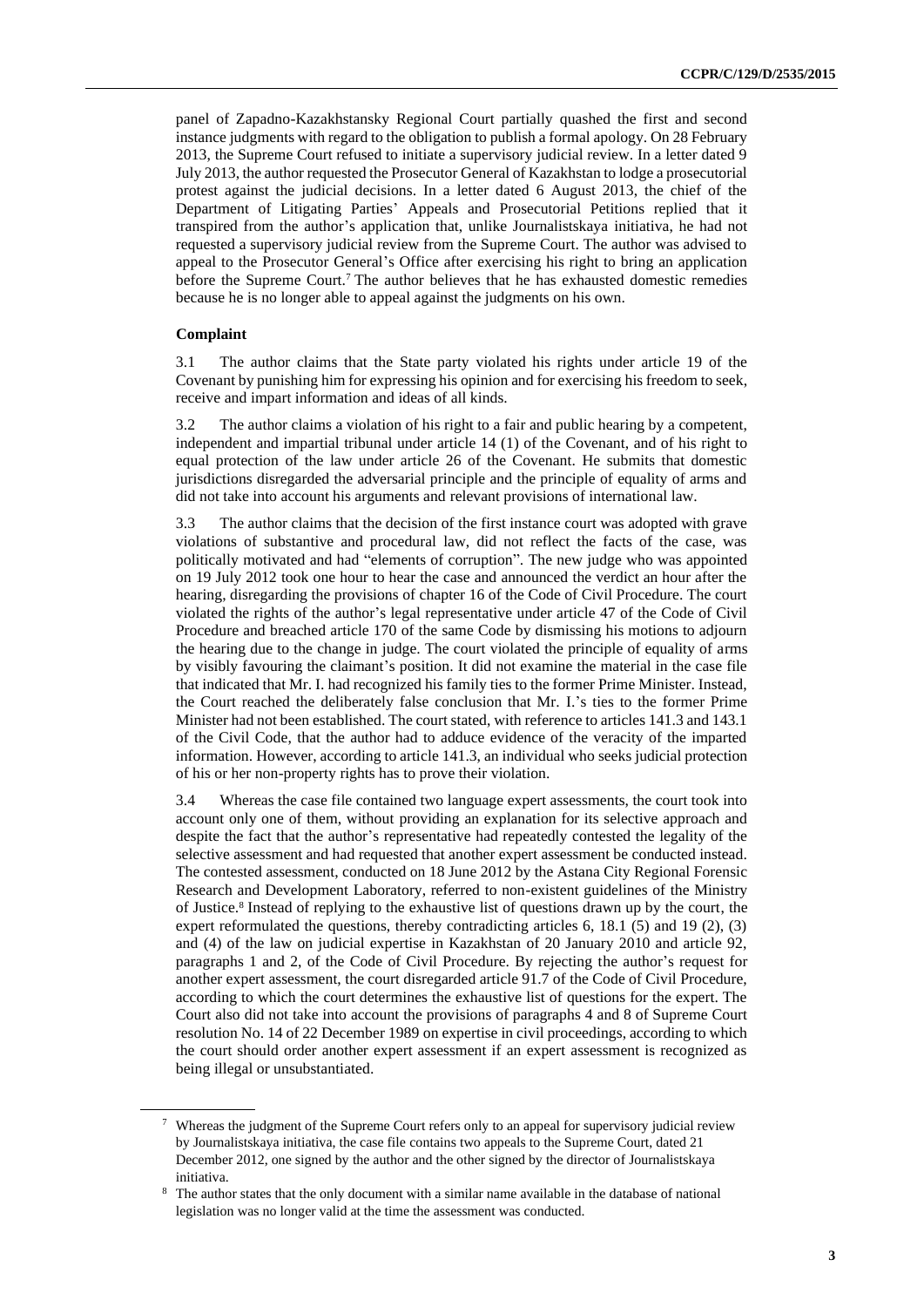3.5 The author argues that the first instance court overstepped its authority by ordering an official apology, which is not provided for in national legislation. The author believes that the order to publish an apology occupying 10 cm² was imprecise and absurd. He argues that the court did not take into account two relevant resolutions of the Supreme Court, No. 6 of 18 December 1992 concerning judicial application of legislation on the protection of honour, dignity and professional reputation, and No. 3 of 21 June 2001 concerning judicial application of legislation on compensation for moral damage.<sup>9</sup> The court arbitrarily satisfied the claimant's request for compensation for moral damage without providing any justification and despite the absence of any objective negative consequences for the claimant. The author submits that Mr. I. had confirmed to the court that the published article had not had any negative impact on his work. His allegation of damage caused to his professional reputation is his subjective assumption. The author believes that Mr. I.'s rights were not violated as far as his professional reputation is concerned. The court did not enquire into the financial situation of the defendants and did not take into account its own conclusions that the article did not damage the claimant's honour and dignity. The court's conclusion that the illustration depicting Mr. I. as a playing card affected his dignity and was not depicted "in a free form" 10 is unsubstantiated. The illustration is a visual metaphor that accompanies the text about staff appointments in the public sector. The illustration includes a photograph in which Mr. I. is posing in front of the media at a public meeting. The court indicated that, when calculating the amount of compensation, it took into account the public attention attracted by the article and the public's negative attitude towards the authorities, particularly the claimant. However, the court did not analyse which segment of the public read the article. Moreover, the court acknowledged that the public already had a negative opinion of the claimant, notwithstanding the author's article. The court heard two health experts because the claimant alleged that the moral damage he had suffered had led to his hospitalization. However, the claimant was hospitalized for planned preventive treatment relating to a chronic disease.<sup>11</sup> The court's conclusions in this regard are unsubstantiated and the experts' declarations were misinterpreted. Given the court's bias, the author's counsel submitted a well-substantiated motion for withdrawal of the judge, which was illegally dismissed. During the oral hearing, the author's counsel again expressed mistrust towards the judge, but this and his other arguments in oral proceedings were not reflected in the judgment.

3.6 The author claims that the State party violated article 2 (3) (a)–(c) of the Covenant because it did not ensure his right to a fair trial. His trial was politically motivated, his procedural rights were disregarded, and the court dismissed all the defence motions without providing any reasoning.

3.7 The author submits that half of his income is being deducted to pay for the enormous amount of compensation ordered by an unfair and unsubstantiated court judgment. The violation of his rights will continue for at least 10 more years because he cannot use this money for his family's needs, including those of his two minor children.

<sup>9</sup> The author notes that, according to the first resolution, if contested information is recognized by the court as true or if it does not damage honour, dignity or reputation, requests for refutation are not granted. He also notes that, according to the second resolution, when determining the amount of compensation for moral damage, courts have to take into account both the subjective assessment by the citizen of the gravity of his or her moral and physical suffering and the objective evidence of the damage. They can, in addition, take into account the family and financial situation of the defendant.

<sup>&</sup>lt;sup>10</sup> The court dismissed the author's argument that, since the claimant was a public figure, his consent to publish his photograph was not necessary "because this image was depicted not in a free form but in the form of a playing card, the ace of hearts, and the court therefore considers publication of the complainant's image in this form as insulting his dignity" (decision of 20 July 2012 of Uralsk City Court No. 2).

<sup>&</sup>lt;sup>11</sup> The judgment refers to hospital records indicating that Mr. I was hospitalized between 3 and 14 February 2012 due to acute exacerbation of chronic pancreatitis. The judgment also refers to statements from Mr. I.'s physician, according to whom this condition is most often caused by stress, and to statements from an expert proposed by the defence, according to whom the condition is provoked by bacteria present in the person's body, consumption of medication over a long period of time and stress. The court concluded that there was a causal link between the publication of the author's article on 2 February and Mr. I.'s hospitalization on 3 February.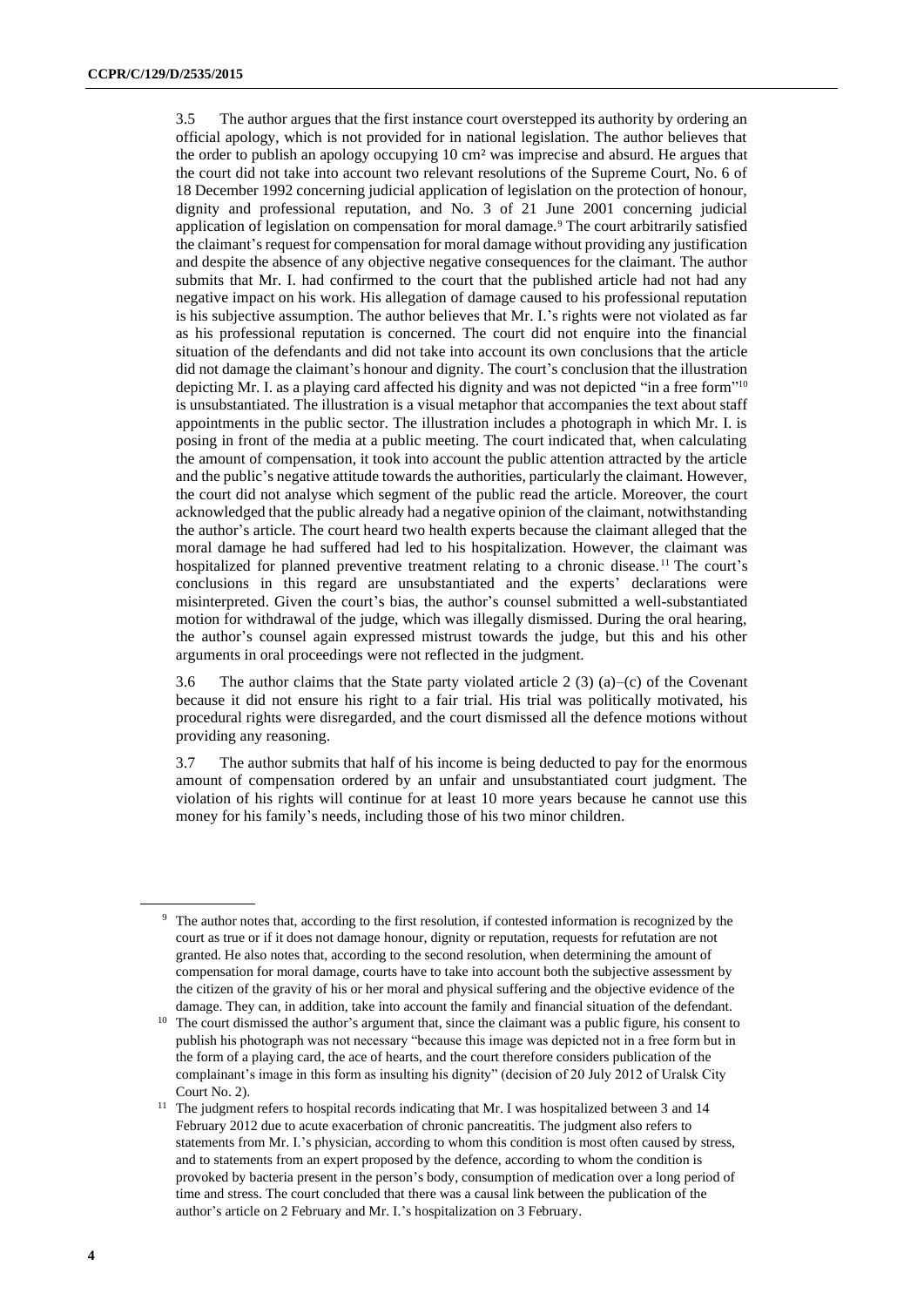3.8 The author's freedom of movement has also been limited because he has been prohibited from leaving the territory of the State party until he has paid the total amount of the financial compensation ordered by the court.

3.9 The author requests that the Committee confirm the alleged violations of the Covenant and recommend that the State party take all necessary measures to revoke the illegal judicial decision and sanction those responsible for its adoption.

### **State party's observations on admissibility**

4.1 On 12 March 2015, the State party informed the Committee that the Prosecutor General's Office had requested materials relating to all civil proceedings mentioned in the communication. If, upon their examination, violations of law committed by the judicial authorities were revealed, a complaint would be lodged against those decisions, pursuant to the procedure provided for by civil procedural legislation.

4.2 Given that the possibility exists to scrutinize the legality and substantiation of judicial decisions and to order their revision, the State party claims that the author has not exhausted all available domestic remedies and contests the admissibility of the communication pursuant to article 5 (2) (b) of the Optional Protocol.

# **State party's observations on the merits**

5.1 On 30 July 2015, the State party provided its observations on the merits.

5.2 Regarding the author's claims under article 19 of the Covenant, the State party argues that he was not subjected to discrimination of any kind. The author openly pursues his journalistic activities and expresses his views and opinions. Article 20 of the State party's Constitution guarantees freedom of expression and prohibits censorship. Everyone has the right to freely receive and impart information by any means that are not prohibited by law. This constitutional right is ensured by various penal sanctions for hampering the legal professional activities of journalists and other representatives of the media. On 1 January 2015, a new edition of the Criminal Code entered into force increasing criminal liability for impeding the legal professional activities of journalists. Criminal liability was introduced under 158 of the Code for creating conditions which impede the exercise by journalists of their legal professional activities or deprive them of such a possibility. A new article 159 was added to the Code providing for criminal liability for illegal limitation of the right of access to information resources.

5.3 Nevertheless, the State party notes that, pursuant to article 12 of the Constitution, the exercise of human rights and freedoms must not result in violation of the rights and freedoms of other individuals. Pursuant to article 21 of the law on the mass media, journalists are obliged not to impart information which does not reflect reality and they must respect the legal rights and interests of natural and moral persons. This provision is in compliance with article 19 (3) of the Covenant, according to which the exercise of the rights provided for in its paragraph 2 carries with it special duties and responsibilities. The freedom to impart information may therefore be subject to certain restrictions, such as are provided by law and are necessary for respect of the rights or reputations of others, or for the protection of national security or of public order, or of public health or morals. The State party submits that the judgment of the first instance court was based on article 145 of the Civil Code, according to which no one has the right to use images of other individuals without their consent. The court found that Mr. I. had not consented to the use of his image. The State party notes that, according to the psycholinguistic analysis of the author's article conducted on 18 June 2012 by the Astana City Regional Forensic Research and Development Laboratory, the general objective of the author's text was to provide information about Mr. I.'s career progression resulting from his family ties to Mr. T. While no information damaging the claimant's honour and dignity was revealed, the expert concluded that the text contained affirmations that Mr. I.'s career progression was linked to his family ties to Mr. T., which could be viewed as aiming to undermine Mr. I.'s professional reputation. The claimant presented hospital records indicating that he was treated in the regional clinical hospital between 3 and 14 February 2012, with the following diagnosis: "Chronic pancreatitis. Painful, acute exacerbation. A moderately severe state". According to Mr. I.'s physician, the illness had been provoked by stress. Taking into account these explanations, the court concluded that there was a causal link between the author's article and the claimant's illness. The court did not commit any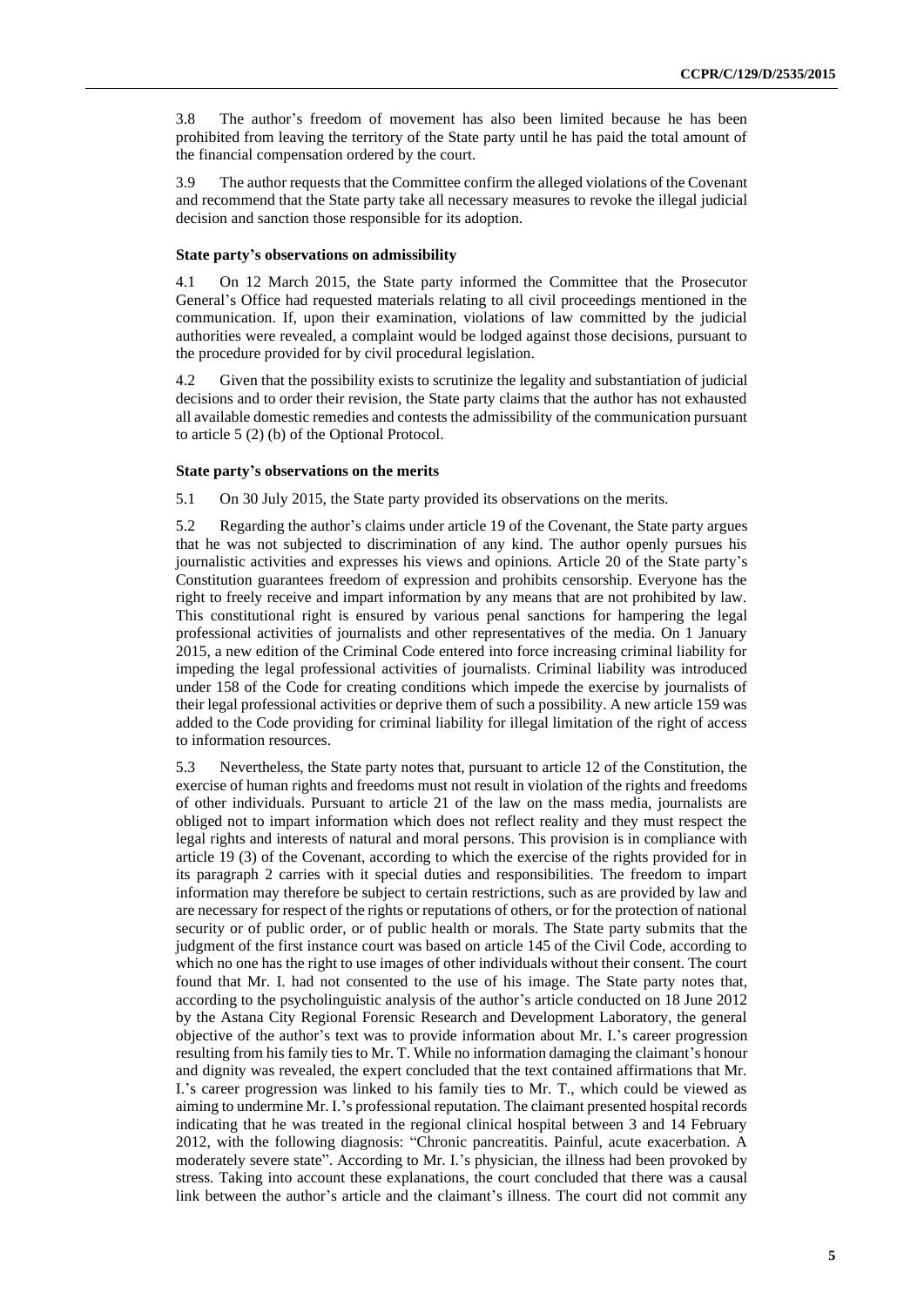violation of substantive or procedural law. The decision was confirmed by higher judicial instances. The Prosecutor General's Office confirmed the legality of the judicial decisions.

5.4 Concerning the author's claims under article 2 of the Covenant, the State party notes that article 13.2 of its Constitution guarantees individuals the right to judicial protection of their rights and freedoms. Article 8 of the Code of Civil Procedure provides that everyone has the right to seek judicial protection against violation of their constitutional rights, freedoms and legal interests. Article 22 of the Code guarantees the freedom to contest judicial acts. Litigating parties have the right to the revision of judicial acts by a higher tribunal. The State party informs the Committee that, in addition to the lawsuit brought by Mr. I., its courts have examined three other defamation civil claims against the author. Upon the author's request, the legality and substantiation of all court judgments have been verified by higher judicial instances. Therefore, the author was ensured an effective remedy and the possibility of judicial protection, as required by article 2 (3) (a) and (b) of the Covenant.

5.5 The State party claims that it has respected the author's rights to equality before the law, the courts and tribunals and his right to a fair and public hearing by a competent, independent and impartial tribunal, as required by articles 14 (1) and 26 of the Covenant. Article 14.1 of the State party's Constitution provides for the principle of equality before the law and the courts. According to article 14.2 of the Constitution, no one shall be subjected to discrimination for reasons of origin, social status, financial status, occupation, sex, race, nationality, language, attitude towards religion, conviction, place of residence or for any other reason. The author was ensured his right to provide evidence to refute the claimant's allegations and the litigating parties enjoyed equal procedural rights. According to article 13 of the Code of Civil Procedure, justice in civil proceedings is administered pursuant to the principle of equality before the law and the courts. No citizen participating in civil proceedings can be favoured or discriminated against based on his or her origin, social, professional or financial status, sex, race, nationality, language, attitude to religion, conviction, place of residence or for any other reason.

5.6 The State party claims that its courts examined the civil claims against the author in compliance with article 16 of the Code of Civil Procedure, which stipulates that the judge assesses evidence according to his or her inner conviction based on impartial and thorough examination of evidence and is guided by law and conscience. No evidence has predetermined weight for the judge. The judge bases a procedural decision only on evidence, which can be examined by all litigating parties on an equal basis (Code of Civil Procedure, art. 15.3). The adversarial principle and the principle of equality of arms are guaranteed by article 15 of the Code of Civil Procedure. The parties have equal procedural rights and obligations. The judge is independent and obeys only the Constitution and the law. Any interference with the court's administration of justice is unacceptable and is legally punishable. Judges are not accountable for specific cases (Constitution, art. 77). The guarantees of independence of judges and their legal status are regulated by the constitutional law on the judicial system and the status of judges of 25 December 2000.

5.7 The State party notes that the author has provided no evidence that officers of the National Security Committee of the Zapadno-Kazakhstanskaya region requested that he be fired from the *Uralskaya Nedelya* newspaper or that his car was repeatedly stopped by the road patrol. These allegations have not been reported to regional law enforcement bodies.

5.8 Concerning the author's allegations of inefficient criminal investigation into his attempted murder, the State party submits that it has been established that on 19 April 2012, two unidentified persons wounded the author by stabbing him with a knife eight times and by firing at him twice. On 20 April 2012, a criminal case was opened. Three persons were arrested and confessed that they had committed the crime in exchange for US\$ 10,000 paid by Mr. T. On 10 July 2013, Mr. T. was convicted to 15 years of imprisonment and the other three individuals were convicted to 11 and 12 years of imprisonment. The judgment has become final. It has been established that Mr. T. and other unidentified persons were the main organizers of the crime. On 25 February 2013, the Ministry of Internal Affairs opened a criminal investigation into the organization of the attempted murder. On 24 August 2014, Mr. T. was convicted to 14 years of imprisonment.

5.9 The State party concludes that it has respected the provisions of articles 2 (3) (a) and (b), 14 (1), 19 and 26 of the Covenant and that the communication should be rejected as unsubstantiated.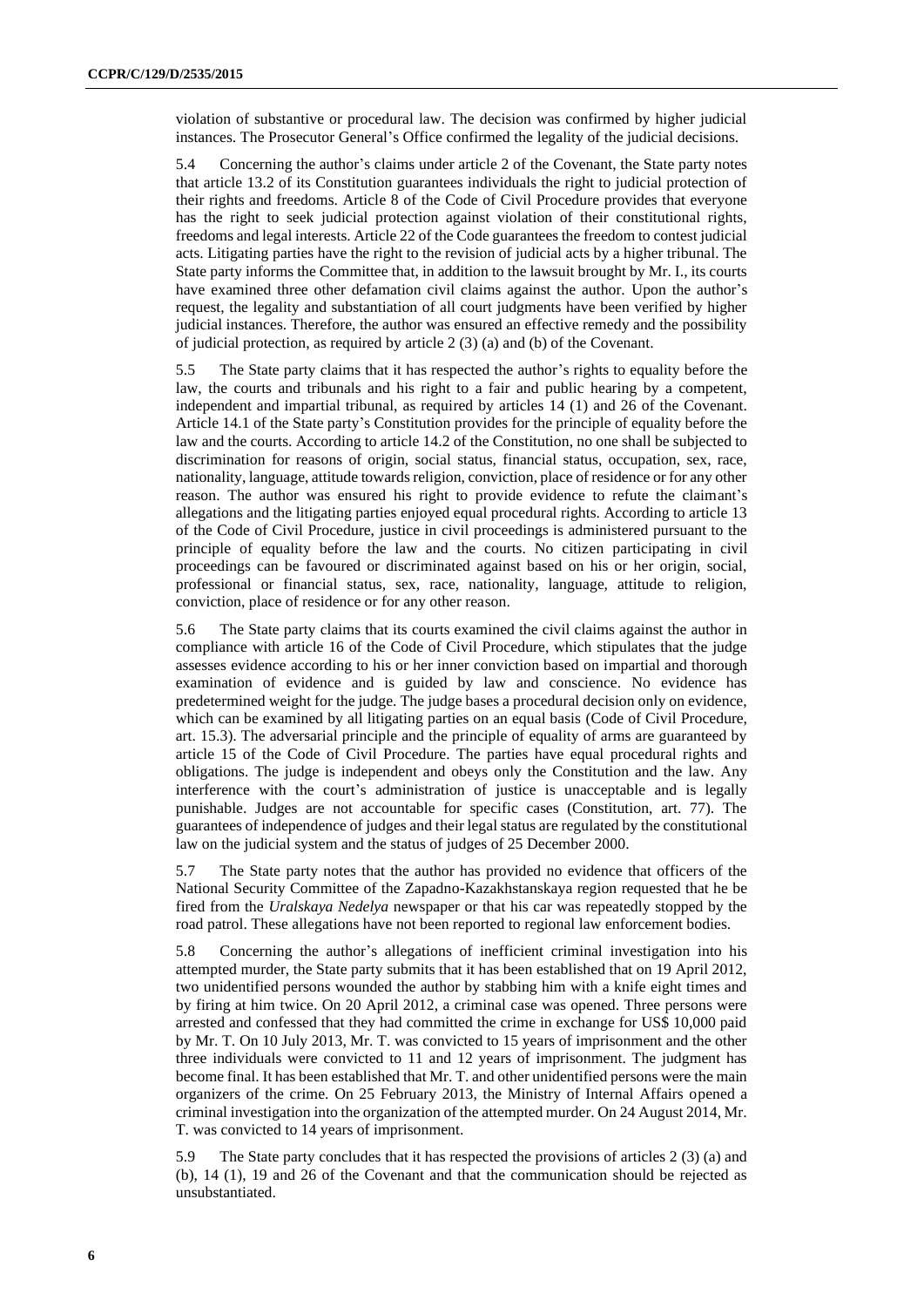#### **Author's comments on the State party's observations on the merits**

6.1 On 15 November 2016, the author submitted his comments on the State party's observations on the merits.

6.2 Regarding the State party's submissions under article 19 of the Covenant, the author considers the information about the introduction on 1 January 2015 of more stringent provisions on criminal liability under articles 158 and 159 of the Criminal Code to be irrelevant because these legal provisions did not exist at the time that his rights were violated. The author adds that the State party conceals the fact that the Criminal Code also includes the following provisions: article 131, on slander, article 174, on incitement to social, national, family, class and religious hatred, article 183 on consent to publication of information and materials in the press and other mass media and article 274 on deliberate imparting of false information, all of which can easily be used for the criminal prosecution of any journalist who touches upon subjects which are "uncomfortable" for the executive. Despite numerous proposals from human rights organizations and civil society, article 131 on slander remained in the new version of the Criminal Code and, in addition, a new article 274 was introduced providing sanctions of up to 10 years of imprisonment for the deliberate imparting of false information. The ambiguous wording of this provision makes it possible to apply it to any journalist who criticizes the authorities and imparts information about corruption. Therefore, the State party's arguments do not reflect the reality of journalists' legal activities being hampered and their facing the risk of criminal prosecution for dissident opinions.

6.3 Regarding the State party's observations under articles 14 (1) and 26 of the Covenant, the author submits that the existence of a "marvellous" Constitution and of provisions of domestic legislation does not in itself mean that they are respected. Neither the author nor his legal representative was able to exercise his legal rights. In violation of his representative's rights under article 47 of the Code of Civil Procedure and in violation of chapter 16 of the same Code, the oral motion for adjourning the hearing due to the change of judge was not granted. By failing to examine the materials in the case file indicating that the claimant had recognized his family ties to Mr. T, the court deliberately reached a false conclusion that the family ties had not been established.

6.4 In relation to the State party's claim that the author's case was examined by a competent court, he notes that he submitted 10 written requests for withdrawal of the judge. Each time, the judge went to the deliberation room and adopted decisions rejecting her own withdrawal. According to the author, this can be explained either by the judge's lack of competence or by flagrant arbitrariness. The author also challenges the judge's competence in view of the resolutive part of the decision which orders the defendants to publish an official apology. First, national legislation does not provide for public apologies in defamation cases. Second, the requirement to publish an apology occupying 10 cm² is absurd. As for the court's alleged fairness and impartiality, the author notes that the court ordered him to pay an enormous amount of compensation (considering the social and economic situation in Kazakhstan) for publishing true information. The author underlines that four years after the facts, he is still having to pay compensation for the "moral damage" suffered by the former chief of the Department of Internal Affairs, as a result of which his family is undergoing economic hardship owing to judicial arbitrariness.

6.5 Regarding the State party's reference to the judicial language expert assessment as proof of legality and substantiation of the court decision, the author notes that the expert assessment was conducted with numerous violations of substantive law and the court's reference to it confirms the court's partiality. The author reiterates that the case file contained two linguistic assessments, but the court took only one of them into account, without providing reasons for such a selective approach. The author notes that he submitted many written requests for another expert assessment to be conducted due to the fact that the expert had overstepped her authority and gone beyond the questions formulated by the court, contrary to the provisions of article 91.7 of the Code of Civil Procedure. The author reiterates his previous submissions on the unlawful and subjective nature of this expert assessment. These violations of national law reveal direct violations of article 14 (1) of the Covenant and of paragraph 3 of the Committee's general comment No. 13 (1984).

6.6 The author submits that Mr. I.'s defamation claim is far-fetched because the disputed text contained no negative assessment, as recognized by both experts. The court satisfied Mr. I.'s claim for compensation for damage to his professional reputation by using the illegal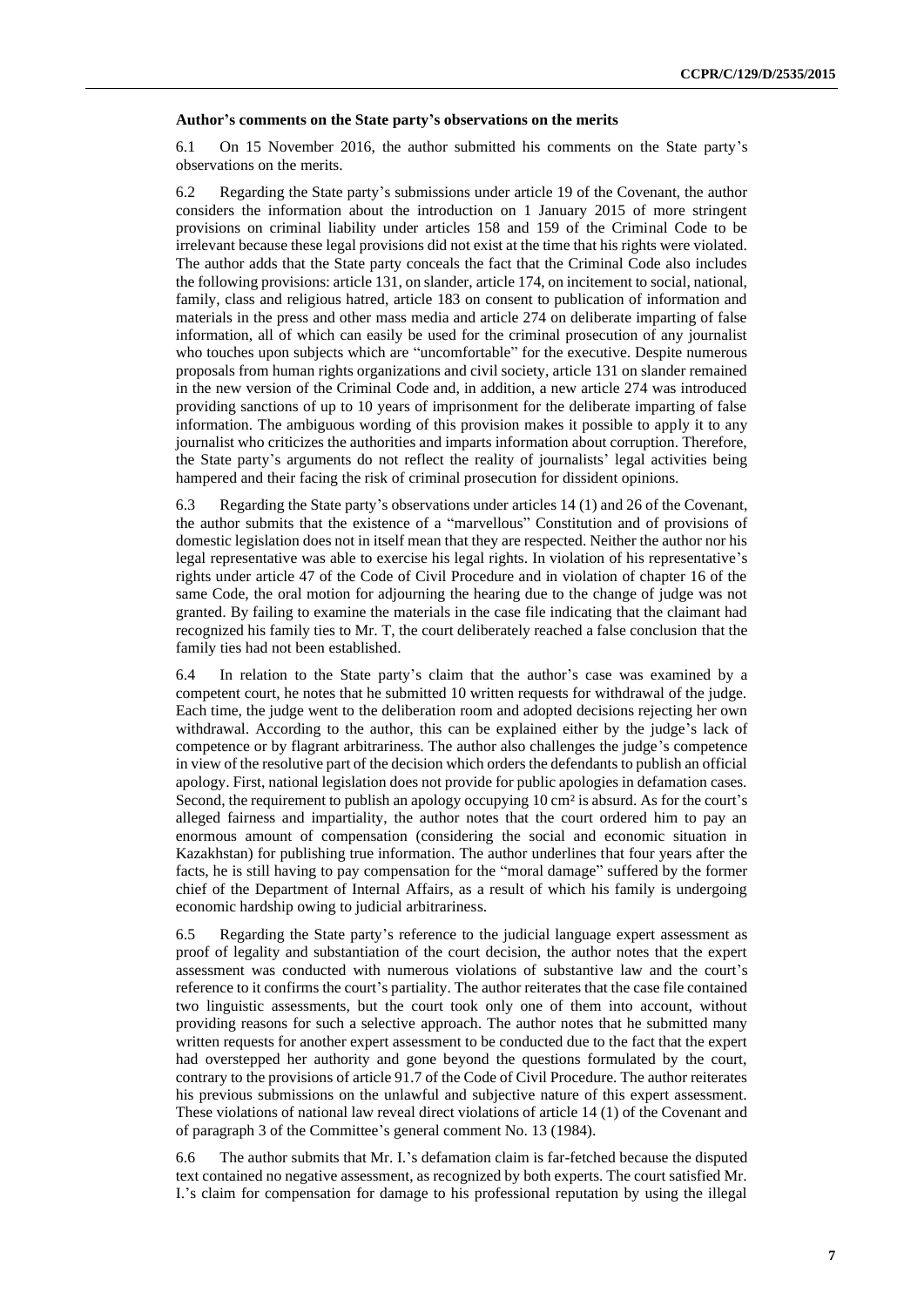expert assessment and by applying a subjective and partial approach. After failing to examine the materials in the case file indicating that the claimant had recognized his family ties to Mr. T., the court deliberately reached a false conclusion that the family ties had not been established. The author submits that the State party failed to substantiate the degree of the alleged moral damage caused to the public official and to provide legal assessment of violations of substantive and procedural law committed by courts of all instances.

6.7 The author argues that the individuals who ordered his murder have not been identified. Nevertheless, he states that this criminal case has no relation to his communication and was mentioned only as part of the chronological story of his systematic persecution, which culminated in an attempt on his life.

6.8 The author concludes that the State party has violated articles 2 (3) (a) and (b), 11, 12, 14 (1), 19 and 26 of the Covenant.

# **State party's additional observations on admissibility and the merits**

7.1 On 29 May 2017, the State party provided its additional observations.

7.2 Concerning the author's claim that articles 131, 174, 183 and 274 of the Criminal Code enable criminal prosecution of journalists who touch upon subjects that are uncomfortable for the executive, the State party asserts that its criminal legislation does not favour censorship of information about public officials. A distinction is made between deliberate dissemination of false information and critical observations, which are not criminally punishable. According to article 17 of the Constitution, human dignity is inviolable. The State ensures the inviolability of its citizens' honour and dignity by imposing criminal liability for slander and imparting false information, taking into account the high public danger of these infractions. Slanderous allegations may cause irreparable harm to a person's family and personal life, undermine his or her reputation and damage his or her professional career and health. In 20 member States of the European Union that have become parties to international acts on the decriminalization of slander (defamation), including France, Germany, Italy, Poland and Spain, slander continues to be criminally punishable. Several States, such as the Russian Federation and Ukraine, have brought provisions on slander and insult back into their criminal legislation after having temporarily decriminalized them. According to many experts, decriminalization of slander led to impunity. The State party considers that it respects the balance between private and public interests with regard to criminal liability for defamation, in accordance with the Covenant.

7.3 The State party reiterates its observations on the compatibility of the provisions of article 12 of its Constitution and of article 21 of the law on the mass media with article 19 (3) of the Covenant with regard to permissible restrictions on the freedom to impart information.

7.4 The State party reiterates its observations regarding the effectiveness of the investigation into the author's attempted murder.

7.5 Concerning the author's claim that the State party did not substantiate the amount of compensation for moral damage that he had to pay to the public officials, the State refers to resolution No. 7 on the application by the courts of legislation on compensation for moral harm, adopted by the Supreme Court on 27 November 2015. Article 952 of the Civil Code provides for pecuniary compensation for moral damage. The amount of compensation is determined by the court on the basis of the criteria of reasonableness and justice. In order to determine the amount of compensation for moral damage, courts take into account both the subjective assessment by the citizen of the gravity of his or her moral and physical suffering and the objective evidence, such as the importance of individual tangible and intangible assets and rights (to life, health, freedom, inviolability of home, personal and family secret, honour and dignity, etc.), the degree of the moral and physical suffering experienced by the victim (deprivation of freedom, physical harm, loss of close relatives, loss or restriction of the ability to work, etc.) and, where relevant, the intent or negligence of the perpetrator. The court can also take into account other circumstances, particularly the family and financial situation of the person responsible for the moral damage.

7.6 The State party submits that the author did not adduce convincing evidence of the veracity of the information he imparted. Concerning his claim that the language expert analysis was illegal, the State party asserts that this claim is unsubstantiated. When recognizing the published information as damaging to Mr. I.'s professional reputation, the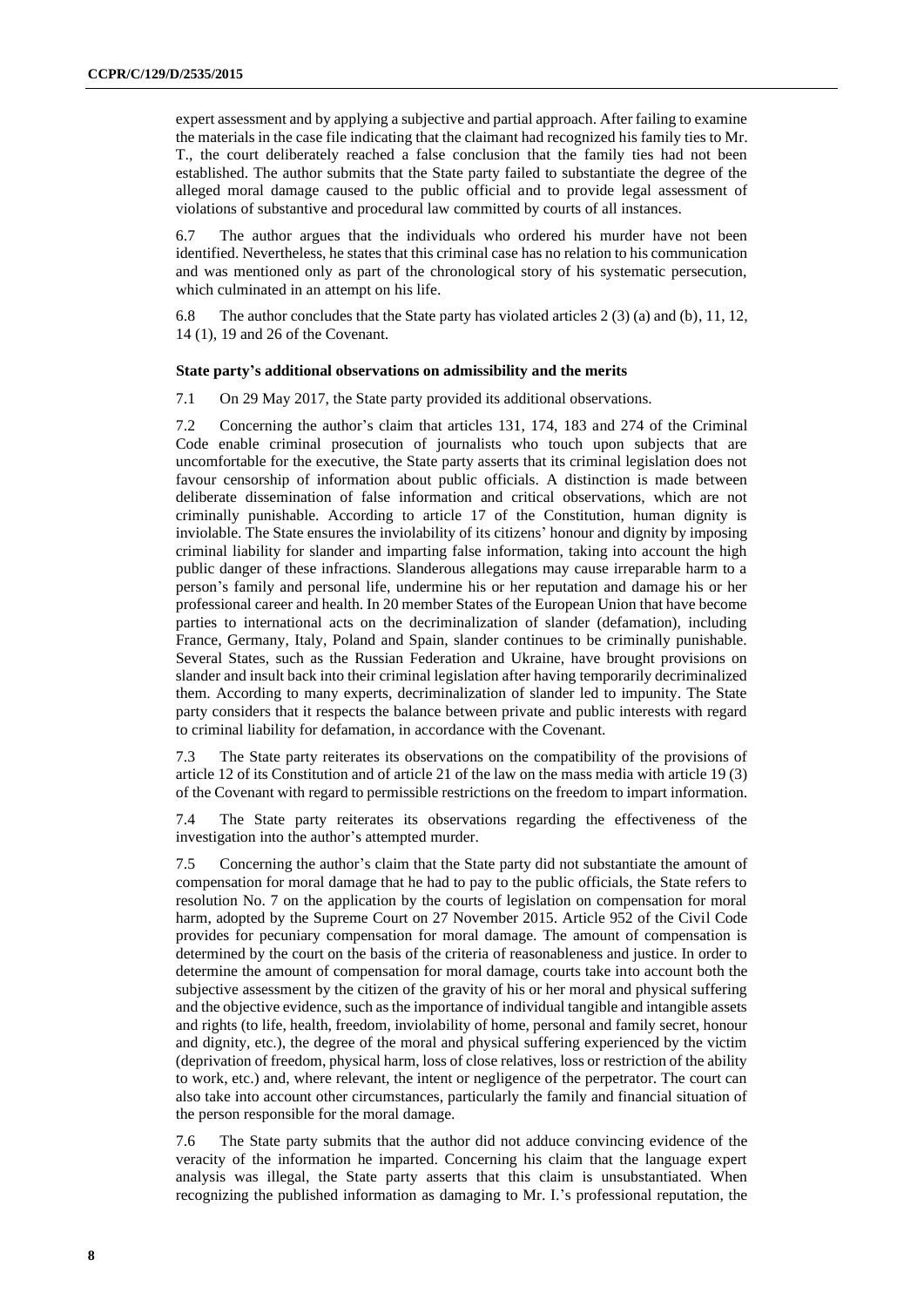court was guided by an independent expert assessment conducted at the court's order. The expert possessed the required work experience and qualifications, committed no violations while conducting the expertise and was warned about her potential criminal liability.

7.7 The State party concludes that the communication should be rejected as it is unsubstantiated pursuant to articles 2, 3 and 5 of the Optional Protocol.

### **Issues and proceedings before the Committee**

### *Consideration of admissibility*

8.1 Before considering any claims contained in a communication, the Committee must decide, in accordance with rule 97 of its rules of procedure, whether the communication is admissible under the Optional Protocol.

8.2 The Committee has ascertained, as required under article 5 (2) (a) of the Optional Protocol, that the same matter is not being examined under another procedure of international investigation or settlement.

8.3 The Committee takes note of the State party's argument that domestic remedies have not been exhausted owing to the possibility of prosecutorial review. However, the Committee recalls its jurisprudence, according to which a petition to a prosecutor's office requesting a review of court decisions that have entered into force and depending on the discretionary power of a prosecutor constitutes an extraordinary remedy and the State party must show that there is a reasonable prospect that such requests would provide an effective remedy in the circumstances of the case.<sup>12</sup> The Committee notes that, in a letter dated 9 July 2013, the author filed a supervisory review appeal to the Prosecutor General of Kazakhstan and that his appeal was denied on 6 August 2013. The Committee considers that the State party has not demonstrated that another petition for supervisory review to the Prosecutor General would have been an effective remedy in the author's case. Accordingly, the Committee finds that it is not precluded by article 5 (2) (b) of the Optional Protocol from examining the present communication.

8.4 The Committee takes note of the author's allegations under articles 11 and 12 of the Covenant. Nevertheless, the Committee notes that the author does not explain why he believes that his right under article 11 of the Covenant not to be imprisoned merely on the ground of his inability to fulfil a contractual obligation has been violated. With regard to article 12, the Committee notes that, in his initial communication, the author claims that his right to liberty of movement has been violated due to the prohibition on his leaving the territory of the State party until he has paid the total amount of the compensation ordered by the court. However, the author does not provide any further information to substantiate this claim. Furthermore, the Committee notes that none of the author's claims under articles 11 and 12 of the Covenant appear to have been raised at any point during the domestic proceedings. Pursuant to articles 2 and 5 (2) (b) of the Optional Protocol, the Committee therefore declares these claims inadmissible for lack of substantiation and failure to exhaust domestic remedies, respectively.

8.5 The Committee notes the author's argument that his right to a fair hearing by a competent, independent and impartial tribunal under article 14 (1) of the Covenant was violated due to the unlawful and arbitrary nature of the court's order to publish an official apology. Nevertheless, the Committee notes that the decision of the first instance court was quashed by the court of cassation. With regard to the author's claim of a violation of article 14 (1) due to the unlawful dismissal of his multiple written requests for withdrawal of the judge, the Committee notes that these claims are not supported by the material in the case file. This part of the communication is therefore inadmissible under article 2 of the Optional Protocol due to lack of substantiation.

8.6 With regard to the alleged violation of article 26 of the Covenant, the Committee considers that the author's claim that he was denied the right to equality before the law and to the equal protection of the law without any discrimination is insufficiently substantiated

<sup>12</sup> For example, *Suleymenova v. Kazakhstan* (CCPR/C/126/D/2416/2014), para. 8.3; *Toregozhina v. Kazakhstan* (CCPR/C/126/D/2311/2013), para. 7.3; and *Insenova v. Kazakhstan* (CCPR/C/126/D/2542/2015-CCPR/C/126/D/2543/2015), para. 8.3.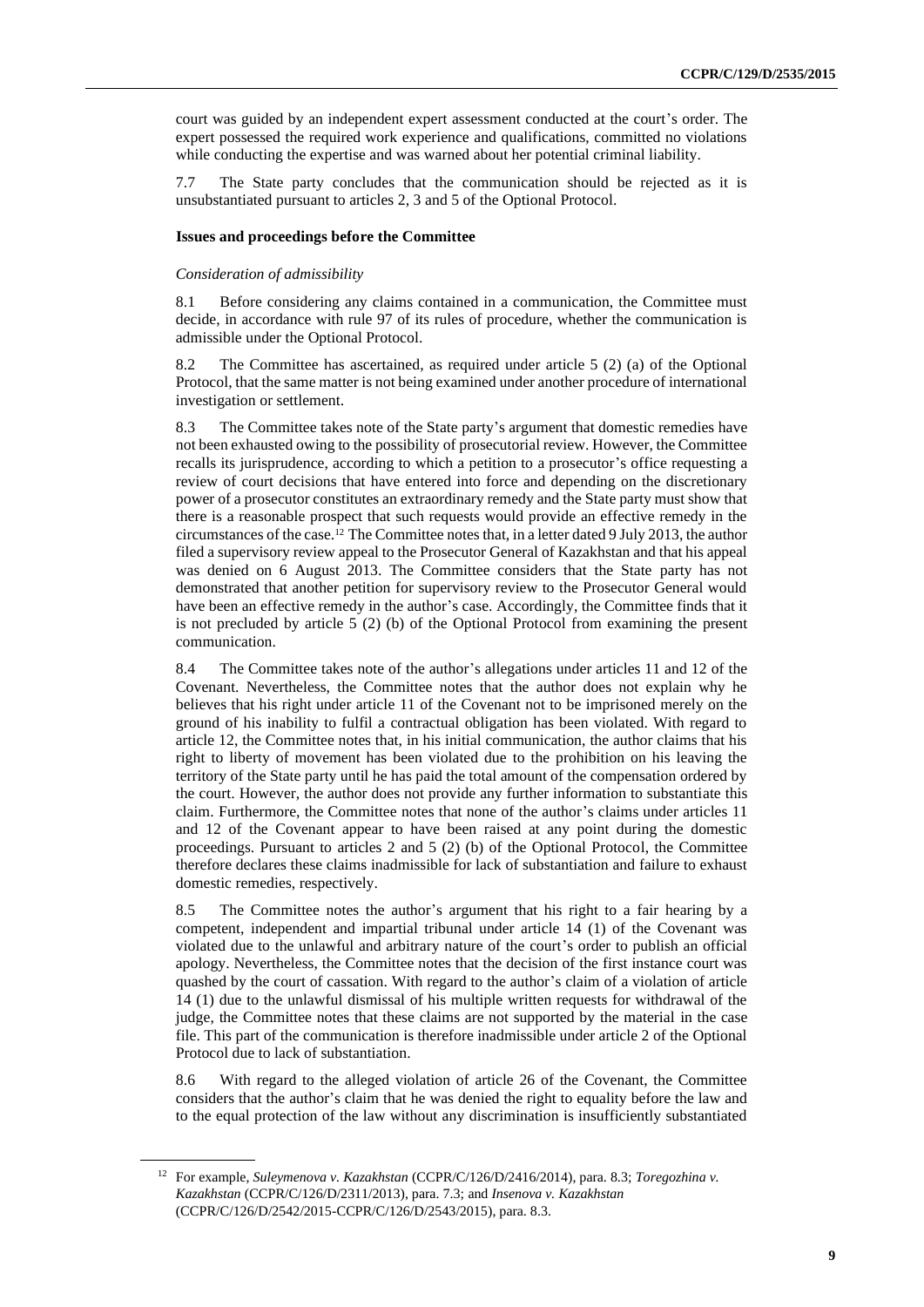for the purposes of admissibility, and is thus inadmissible under article 2 of the Optional Protocol.

8.7 With regard to the author's claims under article 2 (3) of the Covenant that the State party failed to ensure his right to a fair trial, the Committee recalls its jurisprudence to the effect that the provisions of article 2 of the Covenant set forth a general obligation for States parties and cannot give rise, when invoked separately, to a claim in a communication under the Optional Protocol. <sup>13</sup> Consequently, the Committee declares this part of the communication to be incompatible with the provisions of the Covenant and inadmissible under article 3 of the Optional Protocol.

8.8 The Committee considers that the author has sufficiently substantiated his remaining claims under articles 14 (1) and 19 of the Covenant, for the purposes of admissibility. It therefore declares the communication admissible and proceeds with its consideration of the merits.

### *Consideration of the merits*

9.1 The Committee has considered the present communication in the light of all the information submitted to it by the parties, in accordance with article 5 (1) of the Optional Protocol.

9.2 The Committee takes note of the author's claim that the State party violated his right to a fair and public hearing by a competent, independent and impartial tribunal under article 14 (1) of the Covenant because of the court's biased approach to litigating parties, its refusal to take into account the arguments of the defence, the incorrect application of national law and the failure to take into account relevant international law.

9.3 The Committee recalls that the requirement of competence, independence and impartiality of a tribunal in the sense of article  $14 \left( 1 \right)$  is not subject to any exception.<sup>14</sup> The requirement of impartiality has two aspects. First, judges must not allow their judgment to be influenced by personal bias or prejudice, nor harbour preconceptions about the particular case before them, nor act in ways that improperly promote the interests of one of the parties to the detriment of the other. Second, the tribunal must also appear to a reasonable observer to be impartial.<sup>15</sup> The Committee recalls that article 14 guarantees procedural equality and fairness only and cannot be interpreted as ensuring the absence of error on the part of the competent tribunal. It is generally for the courts of States parties to the Covenant to review facts and evidence, or the application of domestic legislation, in a particular case, unless it can be shown that such evaluation or application was clearly arbitrary or amounted to a manifest error or denial of justice, or that the court otherwise violated its obligation of independence and impartiality.<sup>16</sup>

9.4 The Committee notes the author's claim, unrefuted by the State party, that the first instance court started hearing the case while the author was hospitalized in a serious state, following the attempt on his life. The Committee also notes the author's claim that the first instance court concluded that the imparted information was false in nature, despite the existence of proof of its veracity in the minutes of a hearing. The Committee further notes the author's uncontested allegation that the first instance court exclusively based its findings on one of the two expert assessments available in the case file, without providing an explanation for this selective approach. In the light of all the above, and in the absence of any clarifications by the State party in this regard, the Committee considers that the material before it discloses a violation of article 14 (1) of the Covenant.

9.5 The Committee notes the author's allegations that his rights under article 19 of the Covenant were violated because he was ordered to pay compensation for moral damage caused to a public official following the court's finding that the author's article contained untrue information that was damaging to the professional reputation of the claimant and that

<sup>&</sup>lt;sup>13</sup> For example, *Delgado Burgoa v. Plurinational State of Bolivia* (CCPR/C/122/D/2628/2015), para. 10.7.

<sup>14</sup> Human Rights Committee, general comment No. 32 (2007), para. 19.

<sup>15</sup> Ibid., para. 21.

<sup>16</sup> Ibid., para. 26. For example, *Martínez Mercader et al. v. Spain* (CCPR/C/84/D/1097/2002), para. 6.3; *Riedl-Riedenstein et al. v. Germany* (CCPR/C/82/D/1188/2003), para. 7.3; and *Schedko v. Belarus* (CCPR/C/77/D/886/1999), para. 9.3.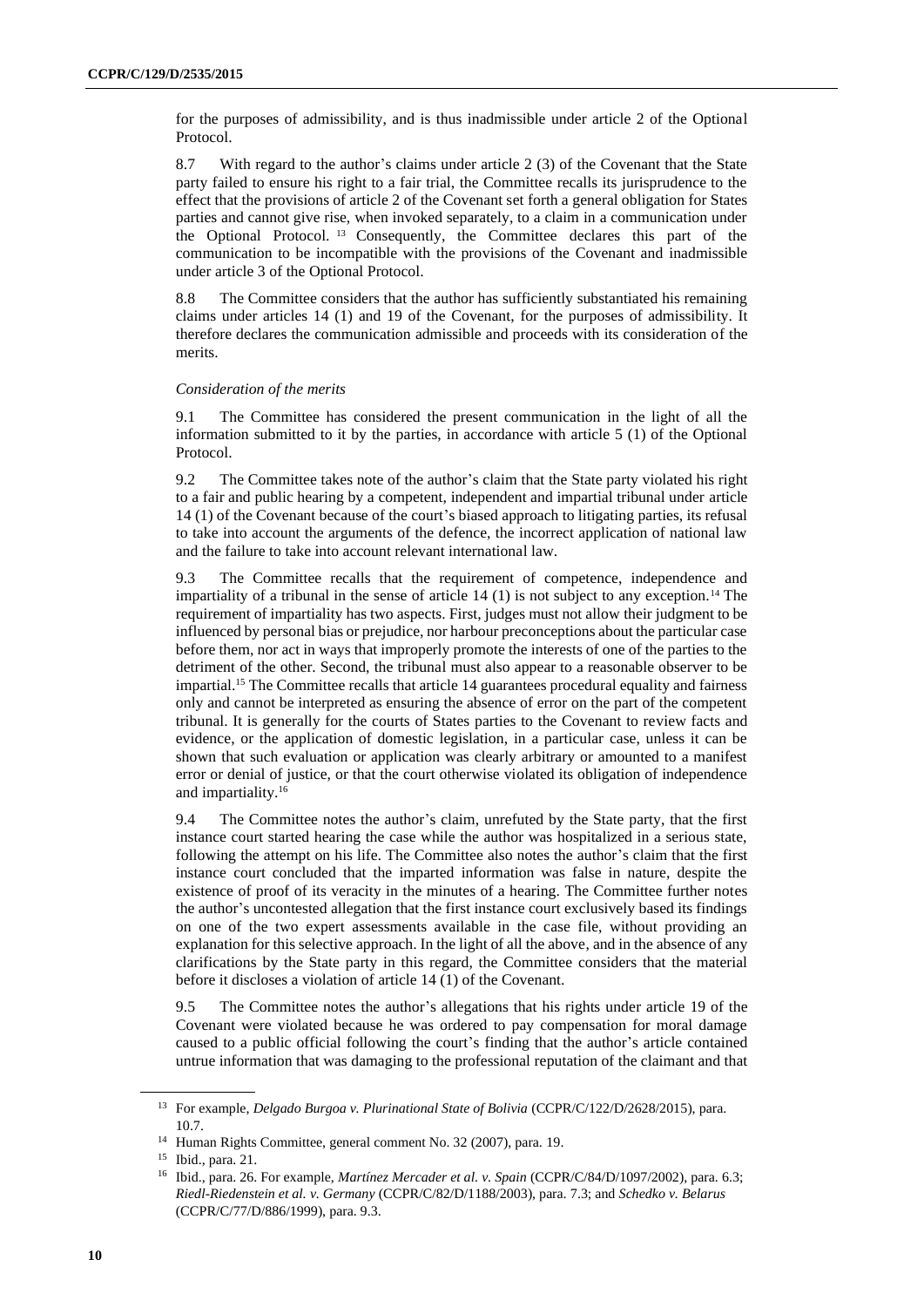an illustration accompanying the article had hurt the claimant's dignity. The Committee also notes the State party's argument that the court correctly applied its national law, which allows for restrictions to freedom of expression only as authorized by article 19 (3) of the Covenant. The Committee must thus determine whether the measures taken against the author can be justified under article 19 (3) of the Covenant.

9.6 The Committee refers to its general comment No. 34 (2011), according to which freedom of opinion and freedom of expression are indispensable conditions for the full development of the person. They are essential for any society and constitute the foundation stone for every free and democratic society (para. 2). According to article 19 (3) of the Covenant, the right to freedom of expression can be subject to certain restrictions, but only such as are provided by law and are necessary: (a) for respect of the rights or reputations of others; or (b) for the protection of national security or of public order (*ordre public*), or of public health or morals (para. 28). All restrictions imposed on freedom of expression must be provided by law. They may only be imposed on the basis of the grounds set out in subparagraphs (a) and (b) of article 19 (3) and they must conform to the strict tests of necessity and proportionality.

9.7 The Committee recalls that a free, uncensored and unhindered press or other media is essential in any society to ensure freedom of opinion and expression and the enjoyment of other Covenant rights. It constitutes one of the cornerstones of a democratic society. The free communication of information and ideas about public and political issues between citizens, candidates and elected representatives is essential. This implies a free press and other media able to comment on public issues without censorship or restraint and to inform public opinion. The public also has a corresponding right to receive media output (paras. 13 and 20). In circumstances of public debate concerning public figures in the political domain and public institutions, the value placed by the Covenant upon uninhibited expression is particularly high. Thus, the mere fact that forms of expression are considered to be insulting to a public figure is not sufficient to justify the imposition of penalties, albeit public figures may also benefit from the provisions of the Covenant (para. 38). Moreover, the Committee recalls that States parties should recognize and respect that element of the right of freedom of expression that embraces the limited journalistic privilege not to disclose information sources (para. 45).<sup>17</sup>

9.8 The Committee recalls that defamation laws must be crafted with care to ensure that they comply with article 19 (3) of the Covenant and that they do not serve, in practice, to stifle freedom of expression. All such laws should include such defences as the defence of truth. With regard to comments about public figures, consideration should be given to avoiding penalizing or otherwise rendering unlawful untrue statements that have been published in error but without malice. In any event, a public interest in the subject matter of the criticism should be recognized as a defence. Care should be taken by States parties to avoid excessively punitive measures and penalties. Where relevant, States parties should place reasonable limits on the requirement for a defendant to reimburse the expenses of the successful party.<sup>18</sup>

9.9 Turning to the facts of the case, the Committee notes the State party's observation that the national courts established that the author's article and the accompanying illustration undermined Mr. I.'s reputation, hurt his dignity and caused him stress, leading to a deterioration in his state of health. Nevertheless, the Committee considers that it does not transpire from the material before it that, while assessing the proportionality of the restriction, the national courts took into account the public interest of the author's article, which was devoted to corruption among local public authorities, and the fact that the claimant was a high-ranking public official, in respect of whom the value of uninhibited expression in public debate is particularly high. The Committee also takes note of the author's argument, reiterated before the national courts and unrefuted by the State party, that Mr. I. recognized the veracity of the imparted information before the court and that his acknowledgement was

<sup>&</sup>lt;sup>17</sup> According to the Special Rapporteur on the promotion and protection of the right to freedom of opinion and expression, if journalists were not able to promise confidentiality to their sources "many voices would remain silent and the public uninformed" (A/70/361, para. 14). On the need to protect in law and in practice the confidentiality of journalists' sources, see also Human Rights Council resolutions 33/2, paras. 12–13, and 39/6, paras. 13–14.

<sup>18</sup> Human Rights Committee, general comment No. 34 (2011), para. 47.